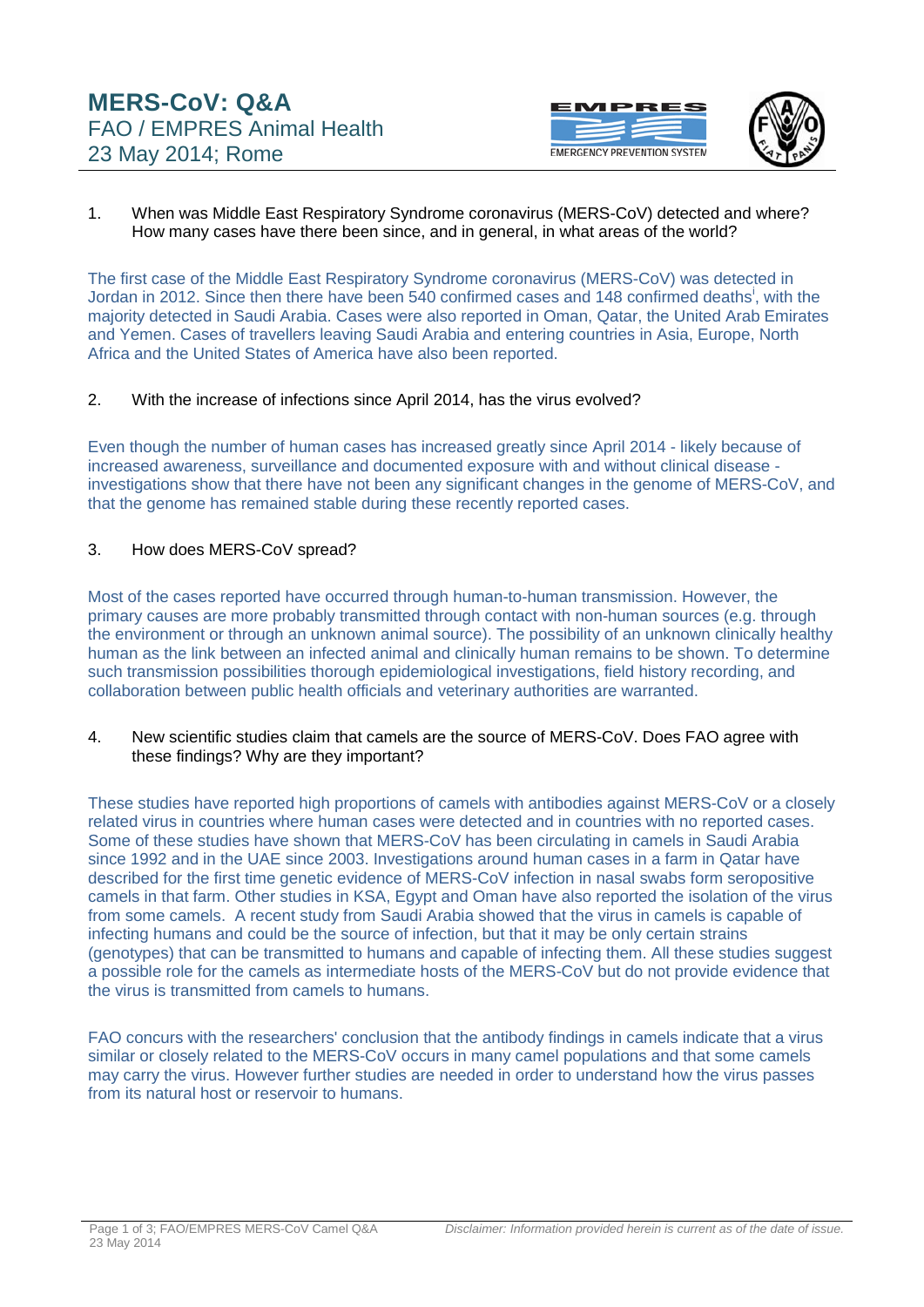# 5. What are the countries with the biggest camel population?

Camels are widely spread throughout the world and serve important economic, livelihood, nutritional and social purposes. They are used as draft animals, for dairy and meat production, and for recreation as they are also used in ceremonial and racing events. Dromedary camels ("one hump") occur mainly in arid areas, and their highest populations are found in the Horn of Africa. FAO and its partners have long supported camel-related livelihoods as an important resource for vulnerable populations.

Countries with the largest camel populations are: Somalia, Sudan, Kenya and Niger, in that order. (Source, FAOSTAT 2014).

## 6. If camels are the source of the virus, can other hosts, like bats, be ruled out?

Current knowledge of the clinical and epidemiological or transmission risks for MER-CoV is incomplete and further studies are need to identify the source of the virus and the mode of transmission to humans. In light of this, FAO and its collaborating partners – the World Health Organization (WHO) and the World Organisation for Animal Health (OIE) – do not wish to exclude any potential sources at this stage. In-depth and carefully planned investigations need to be carried out to ensure that all reasonable possibilities are considered and have suggested possible laboratory studies that could shed additional light on existing field data.

## 7. Why is it important to find the source? What does it mean?

It is important to identify the sources of emerging infections and to appreciate the means by which microbes can "spill over" into human populations or the spread between animals. Better understanding of virus sources and methods of spread can be employed to help people and their animals avoid exposure. This knowledge can also be used to design methods to better prevent, detect and control the disease, devise national, regional and global strategies to reduce the risks that viruses pose to health and trade. Understanding the source can help in the design of methods to protect the safety and livelihoods of livestock/animal holders.

### 8. If more research is needed to get clarity on the virus, what should scientists be looking for exactly?

Using modern techniques, the isolation of viruses or identifying fragments of its genetic makeup allows scientists to collect a wealth of information about MERS-CoV and analyse the environmental context where the samples were obtained. This information can provide evidence concerning where the infection may have risen and when, who was exposed, and who was not, what the conditions were or the behaviour for such exposure/infection. Future investigations will need to focus on characterizing the viruses and on their genetic comparison. In addition, the potential risk practices and behaviours for exposure need to be addressed.

## 9. Do countries have sufficient infrastructure to carry out virus research?

FAO stands ready to work with and assist any member country, upon request, in developing the capacities required to conduct field and laboratory investigations. In addition, FAO works with numerous specialised Reference Centres around the world. Through these centres, FAO can provide expert services depending on the needs of a country or region.